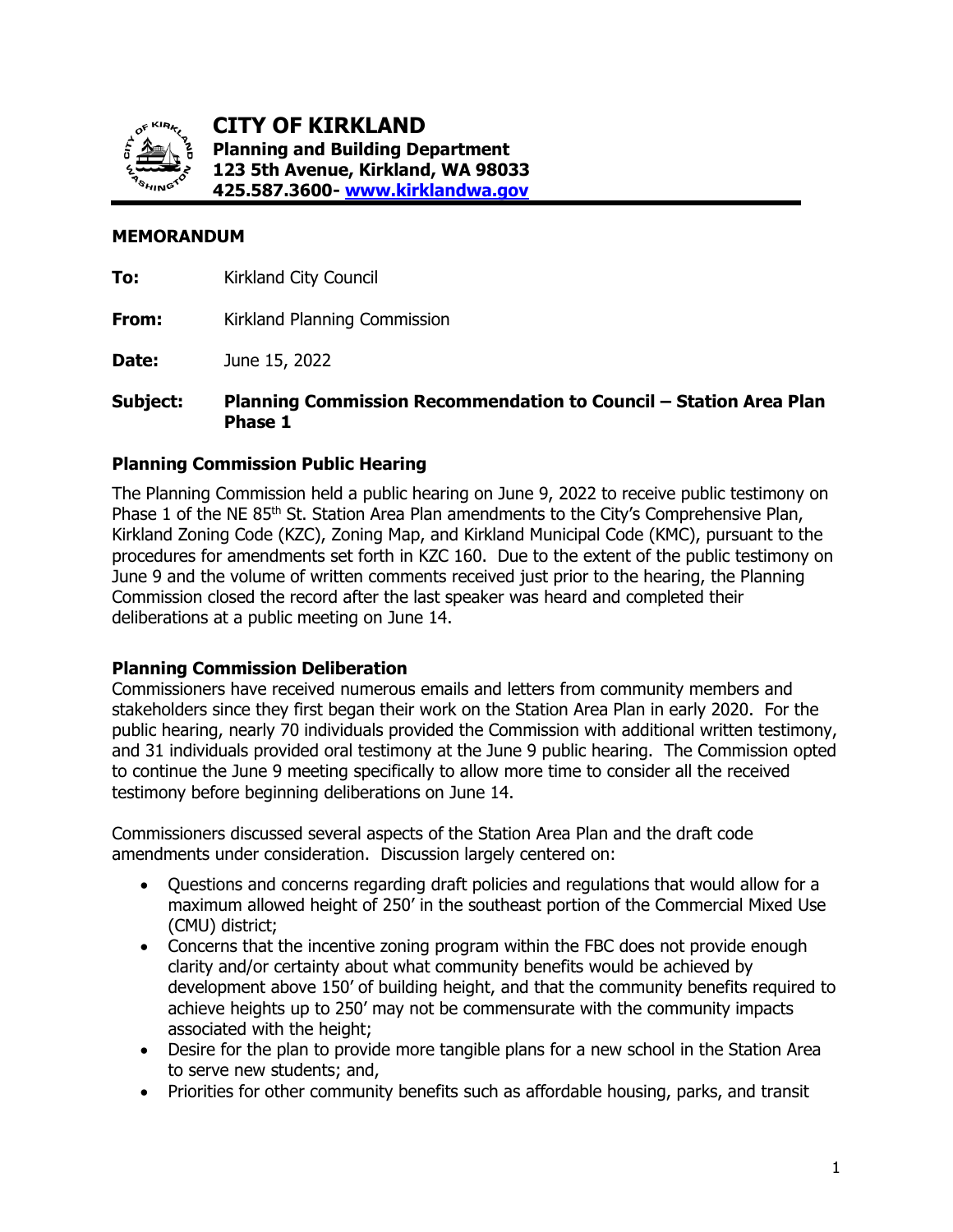### infrastructure.

In summary, the Commission supports allowing up to 150 feet of maximum building height, pursuant to the existing proposed inclusionary zoning system. The Planning Commission does not currently support 250 feet of maximum building height in the southeast quadrant.

Up to 250 feet may be acceptable pursuant to additional Planning Commission review regarding public benefits only if these conditions are met: Monumental public benefits that prioritize affordable housing in the first tier and transit infrastructure, parks, and schools in the second tier. The Commission would request another meeting where we could further explore these tradeoffs and develop a more specific recommendation to the City Council.

# **Planning Commission Recommendations to City Council - Station Area Plan Phase 1**

The following are the specific Phase 1 amendments considered by Planning Commission, and a summary of the Commission recommendation to Council on each. Recommendations are based on the draft documents provided in the June 9 Planning Commission meeting packet (Links: [Part 1,](https://www.kirklandwa.gov/files/sharedassets/public/planning-amp-building/planning-commission/ne-85th-street-station-area-plan-06_09_2022-pc-hearing-packet-cam20-00153sfs_part1.pdf) [Part 2,](https://www.kirklandwa.gov/files/sharedassets/public/planning-amp-building/planning-commission/ne-85th-street-station-area-plan-06_09_2022-pc-hearing-packet-cam20-00153sfs_part2.pdf) [Part 3\)](https://www.kirklandwa.gov/files/sharedassets/public/planning-amp-building/planning-commission/ne-85th-street-station-area-plan-06_09_2022-pc-hearing-packet-cam20-00153sfs_part3.pdf).

## Comprehensive Plan Amendments (subarea chapter for the full Station Area) Adopts and new subarea plan chapter for the NE 85th Street Station Area.

The Planning Commission voted unanimously to recommend that City Council adopt the Comprehensive Plan amendments as drafted, with the following amendments (shown in underline and strikethrough text):

- Section 3- Station Area Vision and Objectives.
	- $\circ$  Amend the first sentence of the vision statement to read: "The Station Area is a thriving, transit-oriented, new walkable district with high tech and family wage jobs, plentiful affordable housing, sustainable buildings, park amenities, and commercial and retail services linked by transit."
- Section 9- Transportation and Mobility.
	- o Add a policy that reads: "Encourage and support high-frequency, broaddestination, transit throughout the Station Area."
- Section 10- Public Services and Public Facilities.
	- $\circ$  Amend drafted goal as follows: "Create opportunities for additional school capacity in, or near, the Station Area and prioritize the provision of a new school within the Subarea boundaries."
	- $\circ$  Add a policy that reads: "Plan for, and coordinate, construction staging at a subarea-wide level in advance of development."

Regarding our significant concerns related to school capacity reflected in our amendment to Section 10, the Planning Commission recommends that the City Council [view the video](https://kirkland.granicus.com/player/clip/4459?view_id=12&redirect=true)  [recording of the August 12, 2021 Planning Commission meeting.](https://kirkland.granicus.com/player/clip/4459?view_id=12&redirect=true) At that meeting, Lake Washington School District Superintendent, Dr. Jon Holman, provided a [presentation about](https://www.kirklandwa.gov/files/sharedassets/public/planning-amp-building/21.08.12-lwsd-presentation.pdf)  [growth trends and capital planning](https://www.kirklandwa.gov/files/sharedassets/public/planning-amp-building/21.08.12-lwsd-presentation.pdf) in the District and noted the need for a school in the Station Area and emphasized the particular need for an elementary school.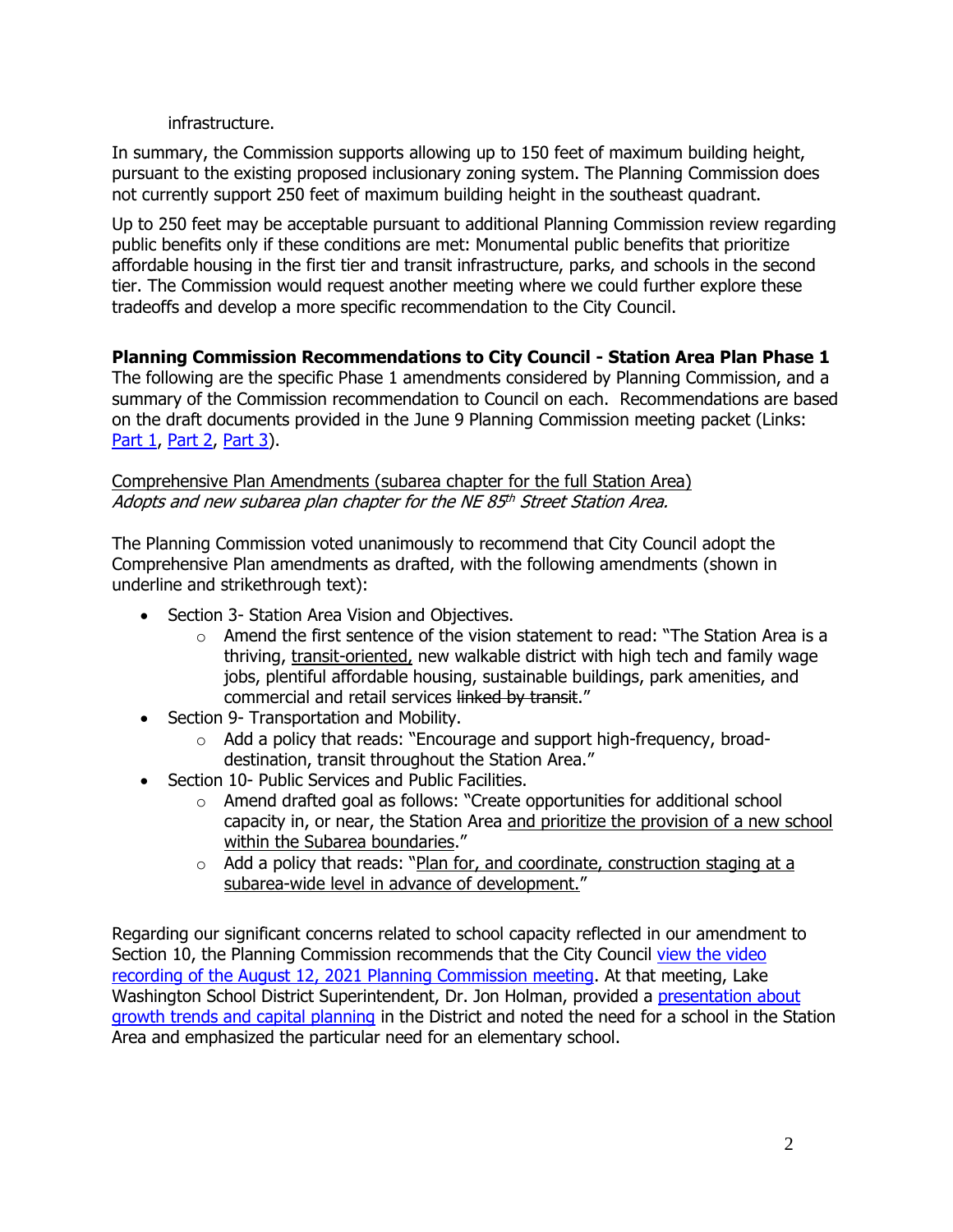Legislative Rezones (Commercial Mixed Use Zoning district) Rezones Phase 1 properties (those closest to the new Bus Rapid Transit Stride Station) to Commercial Mixed Use.

The Planning Commission voted unanimously to recommend that City Council adopt the proposed rezones of the indicated parcels to Commercial Mixed Use (CMU). For parcels in the southeast quadrant, designated as CMU 85/250, our recommendation for heights above 150' is contingent upon the resolution of the Commission's recommendation noted above regarding community benefits associated with heights above 150'.

#### KZC Amendments

Adopts new Chapter 57 of the Zoning Code to establish regulations for properties in the Station Area and adopts supporting miscellaneous amendments. Includes the form based code and associated incentive zoning provisions as well as miscellaneous supporting amendments.

Planning Commission voted on two separate motions related to the KZC amendments:

- 1. Planning Commission voted unanimously on a motion to recommend that Council adopt the Form-based Code as proposed, with the exception of regulations related to building heights in excess of 150' and associated incentive zoning.
- 2. Planning Commission voted unanimously in support of the following statement to City Council regarding KZC amendments related to maximum building heights and incentive zoning in the CMU district:

We support the form-based code, allowing up to 150 feet of maximum building height, pursuant to the existing proposed inclusionary zoning system. The Planning Commission does not currently support 250 feet of maximum building height.

Up to 250 feet may be acceptable pursuant to additional Planning Commission review regarding public benefits only if these conditions are met: Monumental public benefits that prioritize affordable housing in the first tier and transit infrastructure, parks, and schools in the second tier. The Commission would request another meeting where we could further explore these tradeoffs and develop a more specific recommendation to the City Council.

While it was not explicitly voted upon, the Commission's motions and supporting discussion indicate a general preference for a priority of affordable housing within Option 2 of the Incentive Zoning program structure options discussed by City Council at their June 7 meeting, and scheduled for further policy discussion by Council at their June 21 study session. The Commission also expressed a strong preference that the incentive zoning program should be focused on our priority community benefits (noted in the motion above) and not diluted across a wider range of amenities. As noted, the Commission expressed a strong interest in an additional meeting to further consider the tradeoffs for 250' of height.